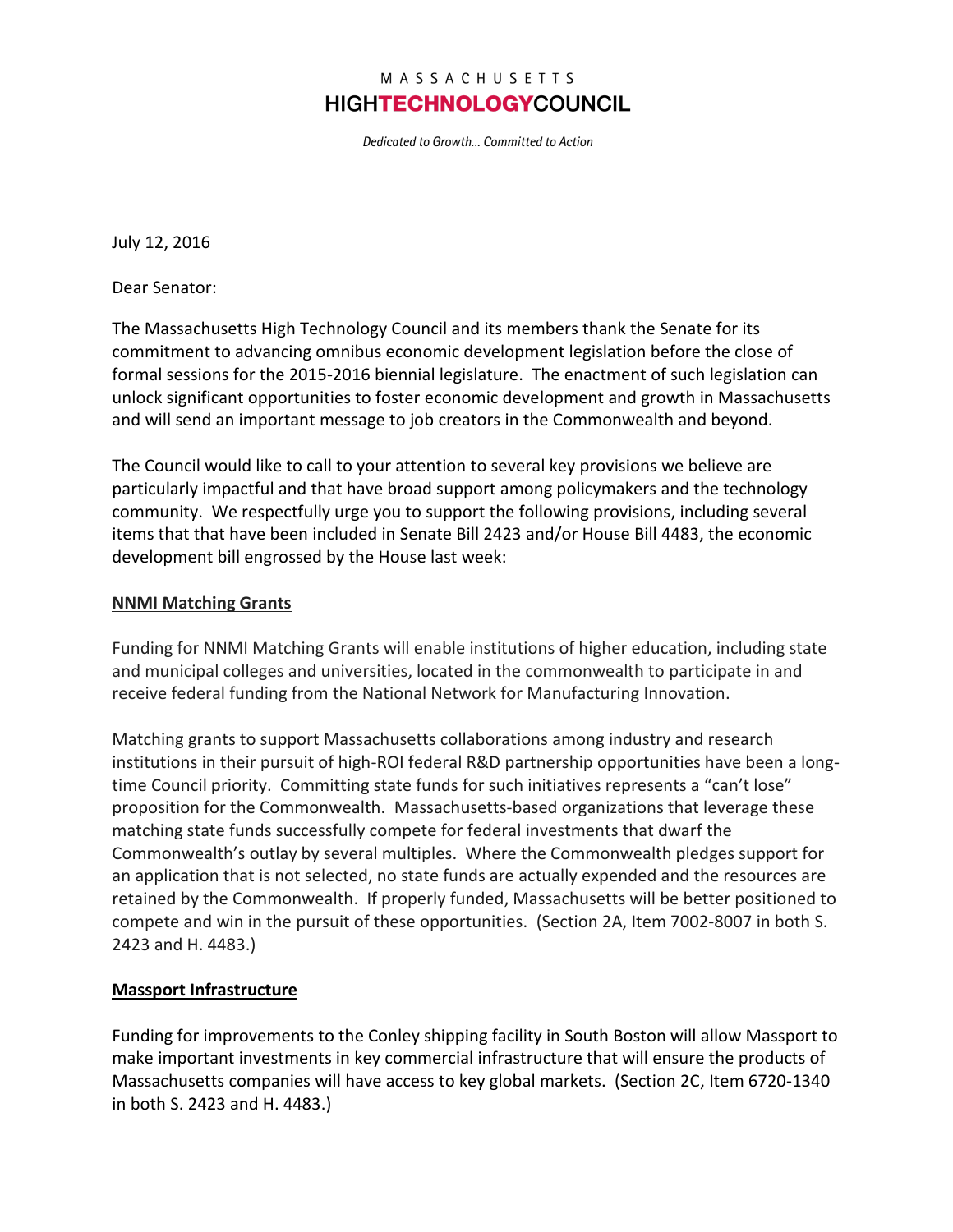### **Economic Development Incentive Program**

These proposed modifications and expansions to the Commonwealth's Economic Development Incentive Program would provide state and local economic development officials with improved and expanded tools to help attract private investment and job growth to the Commonwealth. (Section 7 of S. 2423 and Section 6 of H. 4883.)

## **Income Tax Deduction for College Savings**

This revenue neutral proposal will provide tens of thousands of Massachusetts citizens with much needed assistance to meet the challenge of paying for a college education. The Commonwealth is known worldwide as the hub of higher education, and a highly educated workforce is the lifeblood of our state's knowledge-based economy. Incentivizing the Commonwealth's families to invest in college savings plans not only provides a practical plan for savings, it sends the aspirational message that a college education is achievable. (Section 51 of S. 2423 and Section 62 of H. 4483.)

### **Daily Fantasy Sports**

Section 78 of H. 4461 would preserve consumer protections for daily fantasy sports (DFS) and confirm the legality of DFS under Mass. law for DFS operators like Massachusettsheadquartered DraftKings, one of the great recent success stories for the Massachusetts technology sector. As Massachusetts competes against other states for talent, entrepreneurs and jobs, policymakers and businesses must be ever vigilant to identify and pursue ways in which we can support employers; particularly Massachusetts-headquartered technology companies.

This DFS clarifying provision is a great example of a simple, no-cost step Massachusetts policymakers can take to embrace and encourage innovative businesses. Massachusetts already has the strongest regulations in the country to protect DFS consumers, and by adopting the proposed clarifying provision we can protect the jobs and innovation in our state as well.

# **Independent Contractor Reform**

The ability of technology companies to access talent and expertise, including via the use of independent contractors, is critical to their success. Unfortunately, under current state law our technology organizations are discouraged from engaging independent contractors and face enormous risk if and when they do so. The law creates a barrier to success for technology companies and a barrier to opportunity for many skilled workers in the Commonwealth.

Independent contractor reform legislation currently before the General Court in House Bill 145 represents a viable mechanism to make important modifications to the Commonwealth's